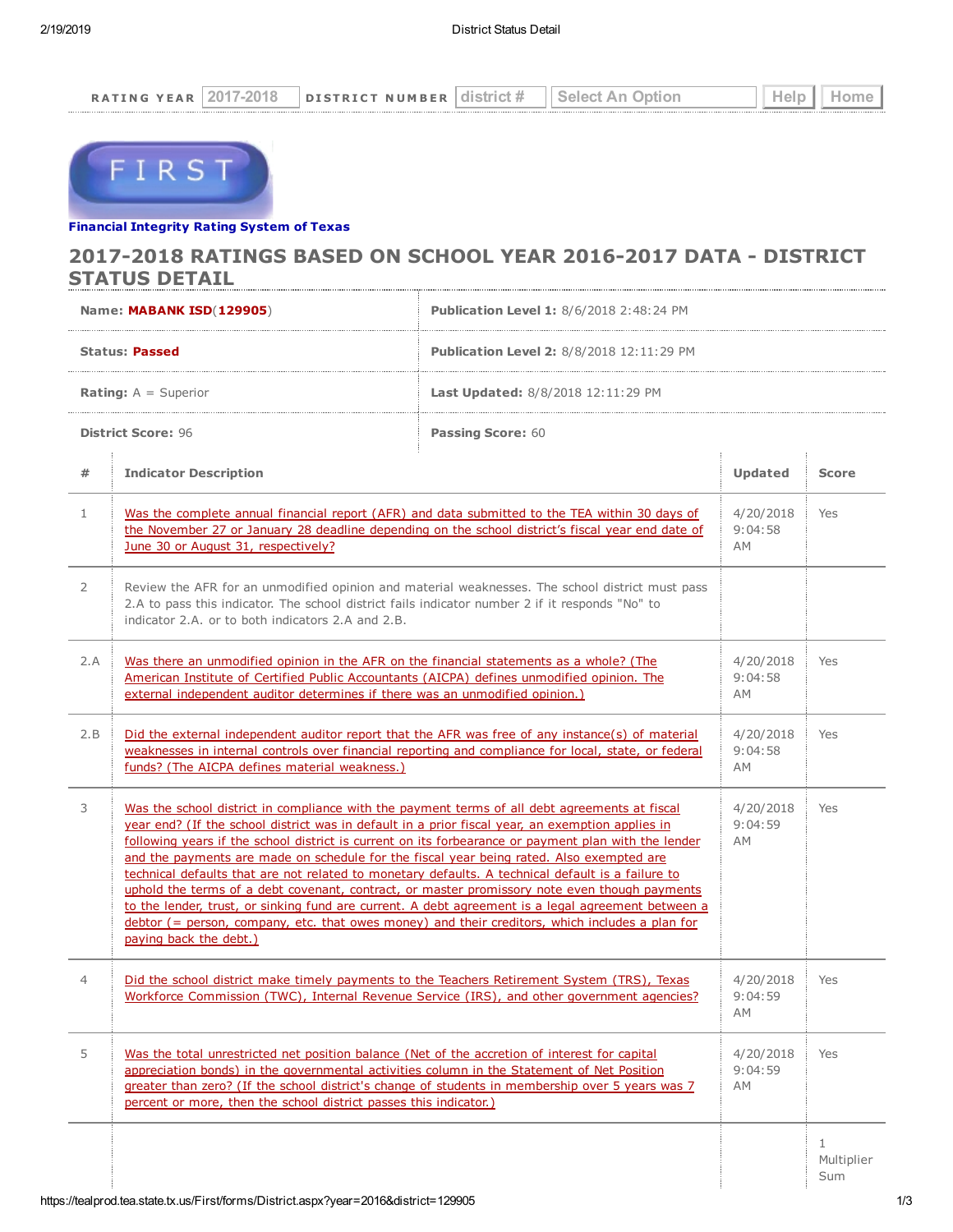| 6  | Was the number of days of cash on hand and current investments in the general fund for the<br>school district sufficient to cover operating expenditures (excluding facilities acquisition and<br>construction)? (See ranges below.)                                                               | 4/20/2018<br>9:04:59<br>АM    | 10                                |
|----|----------------------------------------------------------------------------------------------------------------------------------------------------------------------------------------------------------------------------------------------------------------------------------------------------|-------------------------------|-----------------------------------|
| 7  | Was the measure of current assets to current liabilities ratio for the school district sufficient to<br>cover short-term debt? (See ranges below.)                                                                                                                                                 | 4/20/2018<br>9:05:00<br>AM    | 10                                |
| 8  | Was the ratio of long-term liabilities to total assets for the school district sufficient to support<br>long-term solvency? (If the school district's change of students in membership over 5 years was 7<br>percent or more, then the school district passes this indicator.) (See ranges below.) | 4/20/2018<br>9:05:00<br>AM    | 6                                 |
| 9  | Did the school district's general fund revenues equal or exceed expenditures (excluding facilities<br>acquisition and construction)? If not, was the school district's number of days of cash on hand<br>greater than or equal to 60 days?                                                         | 4/20/2018<br>9:05:00<br>AM    | 10                                |
| 10 | Was the debt service coverage ratio sufficient to meet the required debt service? (See ranges<br>below.)                                                                                                                                                                                           | 4/20/2018<br>9:05:00<br>АM    | 10                                |
| 11 | Was the school district's administrative cost ratio equal to or less than the threshold ratio? (See<br>ranges below.)                                                                                                                                                                              | 4/20/2018<br>9:05:01<br>AM    | 10                                |
| 12 | Did the school district not have a 15 percent decline in the students to staff ratio over 3 years<br>(total enrollment to total staff)? (If the student enrollment did not decrease, the school district<br>will automatically pass this indicator.)                                               | 6/19/2018<br>11:17:33<br>АM   | 10                                |
| 13 | Did the comparison of Public Education Information Management System (PEIMS) data to like<br>information in the school district's AFR result in a total variance of less than 3 percent of all<br>expenditures by function?                                                                        | 4/20/2018<br>9:05:01<br>AM    | 10                                |
| 14 | Did the external independent auditor indicate the AFR was free of any instance(s) of material<br>noncompliance for grants, contracts, and laws related to local, state, or federal funds? (The AICPA<br>defines material noncompliance.)                                                           | 4/20/2018<br>9:05:01<br>АM    | 10                                |
| 15 | Did the school district not receive an adjusted repayment schedule for more than one fiscal year<br>for an over allocation of Foundation School Program (FSP) funds as a result of a financial<br>hardship?                                                                                        | 4/20/2018 10<br>9:05:02<br>AM |                                   |
|    |                                                                                                                                                                                                                                                                                                    |                               | 96<br>Weighted<br>Sum             |
|    |                                                                                                                                                                                                                                                                                                    |                               | $\mathbf{1}$<br>Multiplier<br>Sum |
|    |                                                                                                                                                                                                                                                                                                    |                               | 96 Score                          |

## DETERMINATION OF RATING

| А. | Did the district answer 'No' to Indicators 1, 3, 4, 5, or 2.A? If so, the school district's rating is <b>F for Substandard</b><br>Achievement regardless of points earned. |            |  |  |  |
|----|----------------------------------------------------------------------------------------------------------------------------------------------------------------------------|------------|--|--|--|
| В. | Determine the rating by the applicable number of points. (Indicators 6-15)                                                                                                 |            |  |  |  |
|    | $A = Superior$                                                                                                                                                             | $90 - 100$ |  |  |  |
|    | $B =$ Above Standard                                                                                                                                                       | $80 - 89$  |  |  |  |